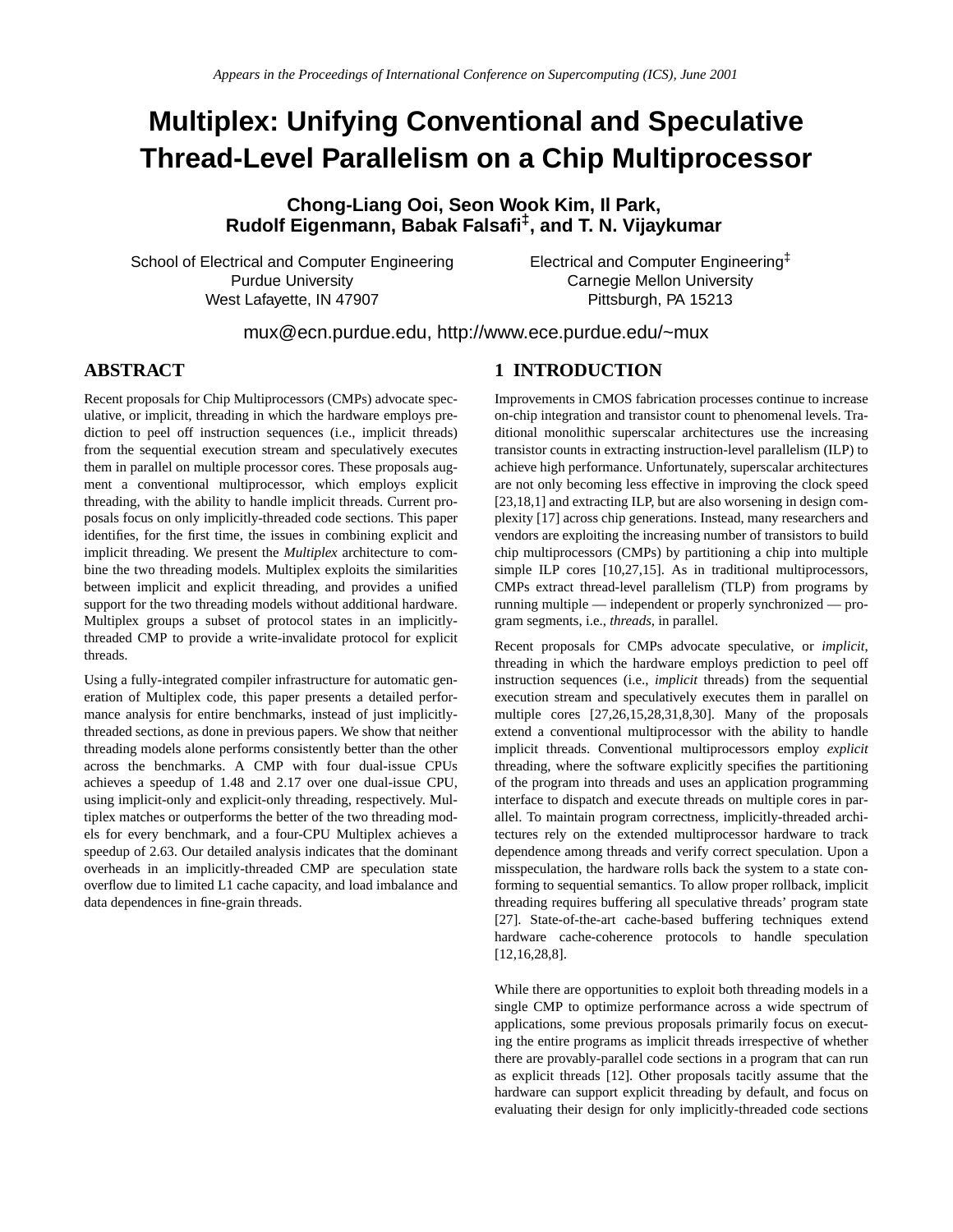

**FIGURE 1: An example of explicit threading execution.**

[16,28,8]. This paper takes the *first step towards evaluating a hybrid architecture* to combine the two threading models, and presents a detailed analysis of execution overheads and compiler trade-offs given the choice of two threading models for analyzable code sections.

We propose the *Multiplex* architecture to capitalize on the similarities among the hardware resources in explicitly-threaded and implicitly-threaded CMPs and unify support for both threading models in a single CMP. We have developed a fully-integrated compiler to automate code generation for implicit, explicit, and Multiplex CMPs. The main contributions of this paper are:

- **•** Using the compiler and cycle-accurate simulation we show that neither threading architecture alone performs consistently better than the other across the benchmarks. A CMP with four dual-issue CPUs on average achieves a speedup (over a single dual-issue CPU) of 1.48 and 2.17 using implicit-only and explicit-only threading respectively. Multiplex matches or outperforms the better of the two CMPs for every benchmark and, on average, achieves a speedup of 2.63;
- **•** We present the *Multiplex Unified Coherence and Speculation (MUCS)* protocol which provides unified support for explicit and implicit threads in a single application, without additional hardware. MUCS groups a subset of protocol states in a previously-proposed protocol for an implicitly-threaded CMP [12] to provide a state-of-the-art write-invalidate protocol for explicit threads;
- **•** We present a detailed execution time breakdown analysis of the entire programs including both implicit and explicit sections. Our results indicate that the dominant overheads in an implicitly-threaded CMP are speculation state overflow due to limited L1 cache capacity, and load imbalance and data dependence overhead in fine-grain threads;

**L1/L2 interconnect**

**•** Parallel code sections can be transformed into either implicit or explicit threads. We present evidence that a naive thread selection of explicit threads whenever possible would lead to inferior performance due to high explicit thread dispatch overhead in fine-grain threads.

In the following section, we describe current explicit and implicit architectures. In Section 3, we introduce Multiplex. Section 4 presents a discussion of key factors effecting performance in the two architectures. Section 5 presents the simulation methodology and results. Section 6 presents a summary of related work. Finally, Section 7 presents a summary and concludes the paper.

# **2 BACKGROUND: EXECUTING EXPLICIT & IMPLICIT THREADS**

In this section, we briefly describe and provide examples of thread execution and the required hardware support in explicitly-threaded and implicit-threaded CMPs. While there are key differences in thread dispatch, execution, and communication in these CMPs, the dominant fraction of hardware resources required — e.g., CPU cores and shared memory — is similar and can be exploited by a CMP supporting both models.

In explicitly-threaded architectures, the application software either *eliminates* data dependence through advanced parallelizing compiler analysis and techniques, or *specifies* every instance of data dependence using a synchronization primitive (e.g., a barrier). Moreover, software specifies inter-thread control dependence using a thread dispatch primitive (e.g., a fork call).

Figure 1 shows a simple example of a program running on an explicitly-threaded CMP. In this example, the main thread executes sequentially (not shown) on CPU0, and forks parallel explicit child threads so that each CPU executes the function *parallel\_compute* simultaneously. The function includes a pair of loops, where each thread executes a fraction of the loop iterations. The first loop computes and writes to array *A*. In the second loop, every loop iteration is dependent on the value of *A[2]* created by CPU0 in the first loop and stored in its L1. The CPUs' L1 cache controllers imple-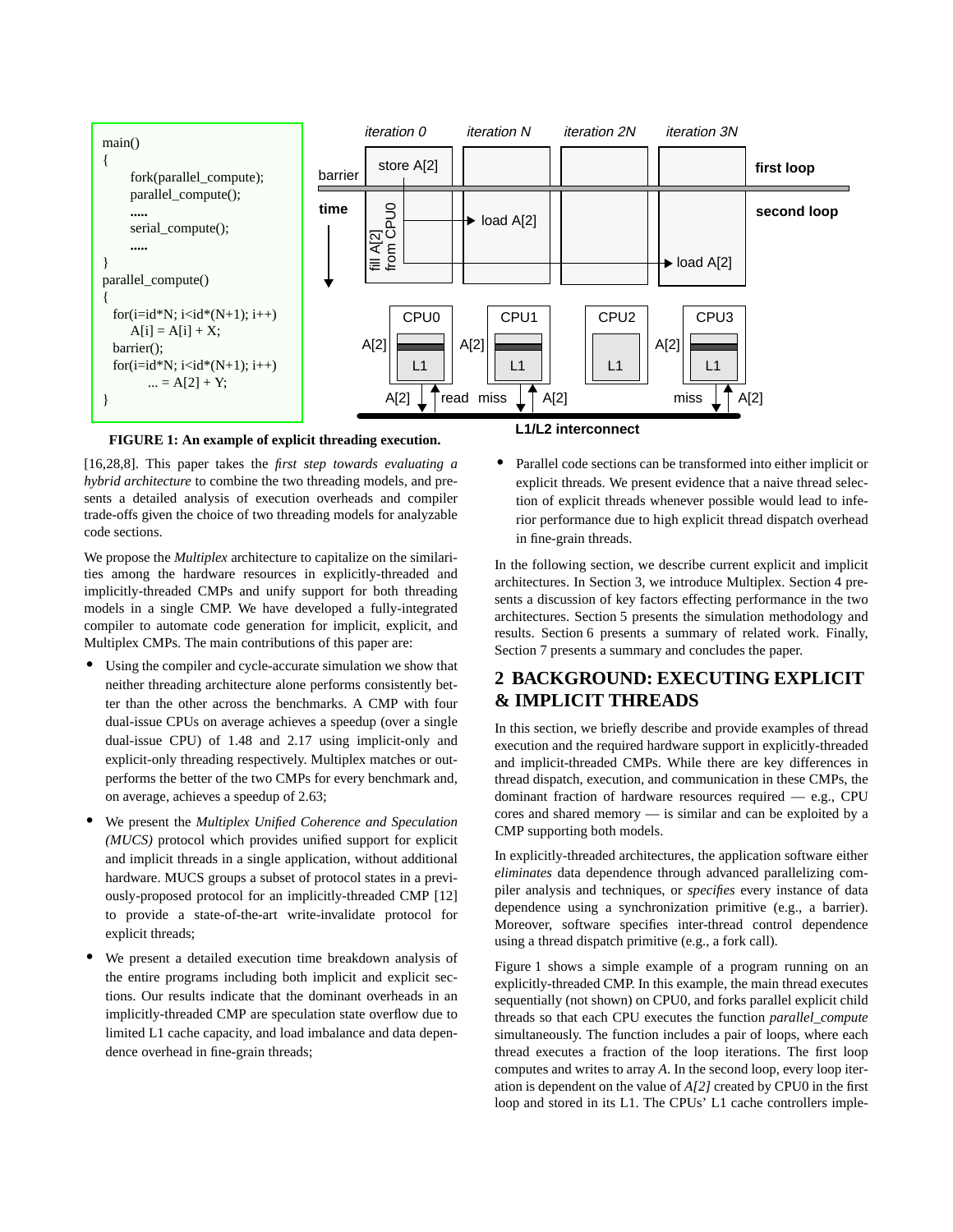

**FIGURE 2: An example of implicit threading execution.**

ment a snoop cache-coherence protocol which identifies *A[2]*'s most recent copy to be in CPU0's L1, and copies it into other CPUs' L1s (e.g., CPU1 and CPU3) on demand.

In contrast, in implicitly-threaded architectures, inter-thread data and control dependences are *implicit* in the sequential program order. The hardware infers the existence of data dependence e.g., between a memory read instruction and a preceding programorder memory write instruction to the same location. Similarly, the hardware resolves inter-thread control flow dependence. Because hardware receives no information from software, it relies on dependence prediction and speculation techniques to guess the missing information and deliver high performance.

Figure 2 shows a simple example of a program running on an implicit-threaded CMP. In this example, a loop computes over array *A* with loop iterations that have unknown dependences at compile time. A compiler for an implicitly-threaded architecture (e.g., the Multiscalar compiler [33]) partitions the loop and assigns each implicit thread a single loop iteration. Unlike explicitlythreaded architectures, implicitly-threaded architectures rely on hardware prediction to dispatch threads. As shown in the example, the predictor selects and dispatches subsequent loop iterations, starting from iteration 0, on the CPUs in cyclic order. Because iteration 0 is the "oldest" thread executing in program order, it is guaranteed to complete and is said to be "non-speculative". Dispatch prediction for a thread is only verified when all preceding threads complete, therefore all threads except for iteration 0 are "speculative" and may be "squashed" if mispredicted.

Assume that iterations 0, 1, 2, and 3 access the same element *A[2]*. Upon missing on a load from *A[2]*, CPU0's thread obtains a copy of the corresponding cache block from L2 and marks the block as non-speculative. After a few cycles, CPU1's thread (i.e., the speculative iteration 1) misses on a store to *A[2]*, and the protocol supplies a copy of the block from L2. CPU1 then creates a speculatively renamed version of the block, denoted by  $A[2]^{y}$ , without invalidating CPU0's copy (as would be done in explicitlythreaded architectures), and marks the block as speculative dirty. When CPU3's thread misses on a load from *A[2]*, the protocol sup**L1/L2 interconnect**

plies CPU1's version of the block,  $A/2J^{vI}$ , because CPU1 is the closest preceding thread, and CPU3 marks its own copy as speculatively loaded.

Next, CPU2 misses on a store to *A[2]*, it creates yet another speculative renamed version of the block,  $A[2]^{v^2}$ , without invalidating *A[2]v1*. The protocol subsequently squashes CPU3 (and any future threads) because CPU3 prematurely loaded CPU1's version,  $A[2]^{vI}$ , instead of the sequentially correct CPU2's version,  $A[2]^{v2}$ . Squashing CPU3 also invalidates the blocks speculatively accessed by CPU3. The protocol maintains the program order between CPU1's and CPU2's versions, as part of the protocol state to provide the correct version for future accesses to *A[2]*. CPU3 re-executes and loads  $A/2$ <sup>v2</sup> from CPU2.

Upon completion, the threads "commit" in sequential order, marking the speculatively accessed blocks as non-speculative (or committed). Because all future iterations access different elements of *A*, cache blocks accessed in those iterations are first marked as speculative, and then committed without causing any squashes. Because the L1 caches maintain the program order among all data assesses (for both loads and stores) to track dependences and guarantee correct execution, speculative data are not allowed to leave the caches; any capacity and conflict problems causing a speculative block replacement stall the CPU until it becomes non-speculative, resulting in substantial performance loss.

# **3 MULTIPLEX: UNIFYING EXPLICIT/ IMPLICIT THREADING**

In this paper, we propose *Multiplex*, an architecture that unifies explicit and implicit threading on a chip multiprocessor. Multiplex obviates the need for serializing unanalyzable program segments by using implicit threading's speculative parallelization. Multiplex avoids implicit threading's speculation overhead and performance loss in compiler-analyzable program segments by using explicit threads. Multiplex capitalizes on the similarities between implicit and explicit CMP hardware to support both threading models on the same set of execution cores with minimal modifications to an implicit CMP.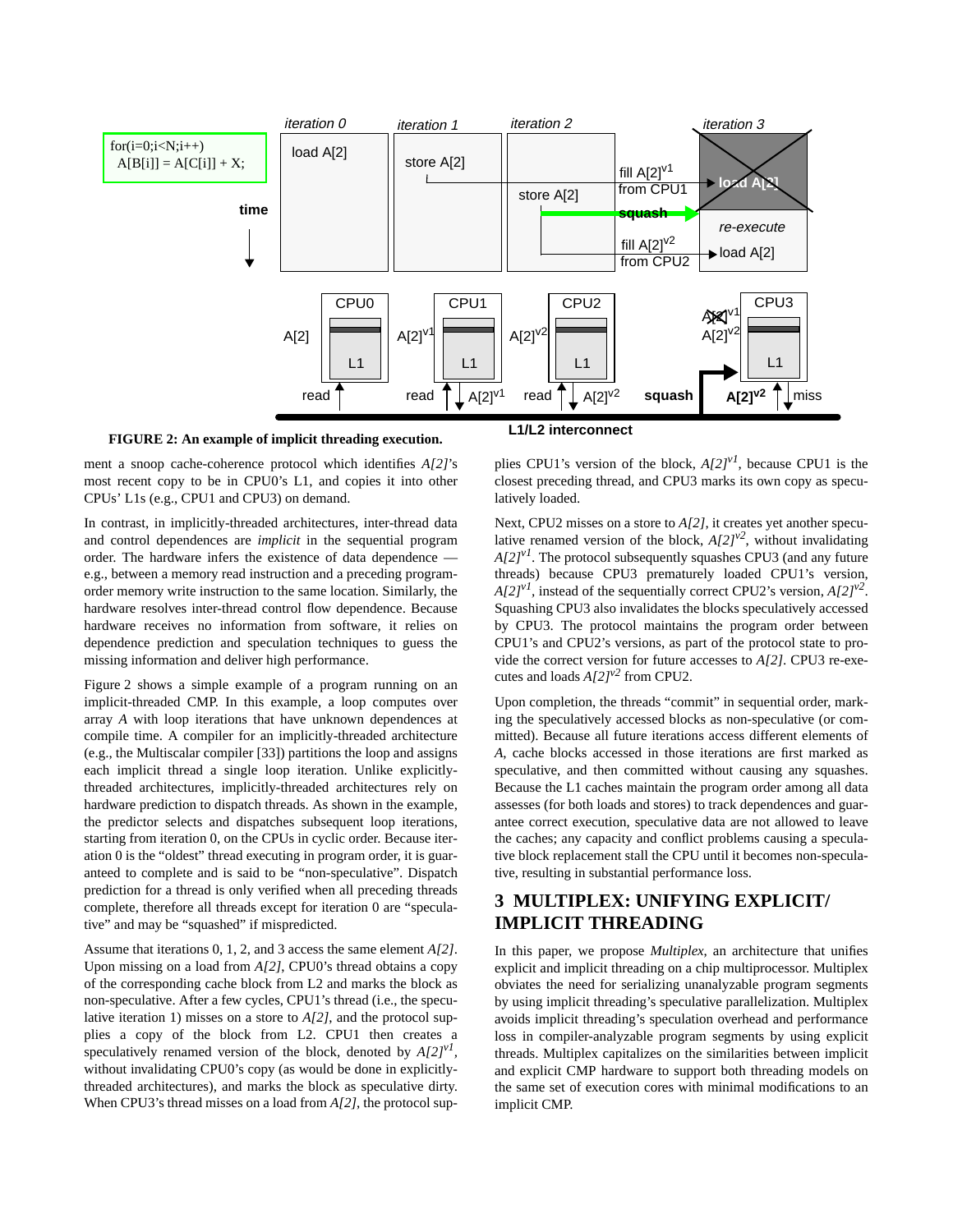

**FIGURE 3: A Multiplex CMP.** The figure depicts the anatomy of a Multiplex CMP. The blocks appearing in a light shade of gray are components used in a conventional (explicitly-threaded) multiprocessor including the processing units, the L1 instruction caches, the system interconnect, and the L2 cache. The blocks appearing in a dark shade of gray are components enabling implicit and hybrid implicit/explicit threading in Multiplex including the thread dispatch unit, the thread descriptor cache (TD\$), the L1 data caches, and the register communication mechanism.

The key mechanisms required for a threading model are: (1) *thread selection*, a mechanism to partition the code into distinct instruction sequences, (2) *thread dispatch*, a mechanism to assign a thread to execute on a CPU, and (3) *data communication and speculation*, mechanisms to propagate data (i.e., register and memory) values among independent threads, to allow implicit threads to privatize data in multiple caches under the same memory address, and to guarantee correct program execution. In the following subsections, we present hardware and compiler mechanisms for thread selection and dispatch, and data communication and speculation to unify explicit and implicit threading within a single application.

Figure 3 illustrates a Multiplex CMP. Our Multiplex CMP is loosely derived from the Wisconsin Multiscalar [27,12]. As in traditional small-scale multiprocessors, a Multiplex CMP includes a small number of conventional CPU cores with first-level instruction and data caches and a shared level-two cache [21]. As in Multiscalar, Multiplex includes support for speculative thread dispatch consisting of a dispatch unit and a thread descriptor cache; register communication queues; and memory communication, speculation, and disambiguation through level-one data caches. Multiplex unifies cache coherence with memory renaming and disambiguation in level-one caches through a single snoopy bus protocol.

#### **3.1 Thread Selection**

Multiplex relies on a unified compiler infrastructure to generate both explicit and implicit threads. Unlike state-of-the-art compilers which are limited to compiling for a specific threading model, in Multiplex the compiler has the opportunity to choose between two threading models to maximize performance on a per program and per program segment basis. The choice between threading models depends on program and system characteristics.

To minimize execution overhead due to speculation, the Multiplex compiler always searches first for statically parallelizable program segments and partitions profitable sections into *explicit threads*. Explicit threads maximize the parallelism exploited, minimize the

parallelization overhead by selecting coarse-grain threads, eliminate speculation overhead, and realize the raw hardware speeds of multiple CMP cores. Multiplex relies on a state-of-the-art parallelizing compiler to analyze programs and generate explicit threads. These compilers (e.g., Polaris [4], SUIF [14]) use a myriad of techniques to test [5,25,11] and eliminate data dependence in program segments [2,32,24,13]. Moreover, these compilers increase thread performance in analyzable program segments through code transformations to optimize for memory hierarchy locality and communication latency [14].

Once the compiler selects appropriate program segments to execute as explicit threads, the compiler chooses the rest of the program as *implicit threads*. These program segments typically consist of those with control flow or data dependences that are unanalyzable at compile time. Multiplex extracts parallelism from implicit threads at runtime with the help of hardware speculation. Unlike explicit threading where software invokes thread dispatch using an application-programming interface, in implicit threading the software merely specifies thread boundaries and not the control flow among them [33]. The hardware in turn predicts and speculatively dispatches threads at runtime to maintain instruction execution flow in accordance with the sequential execution semantics. Multiplex also relies on the compiler to generate implicit threads, and thereby benefits from many key transformation techniques available at compile time to improve implicit thread performance [33]. Implicit threads are typically fine-grain so as to minimize the likelihood of speculative state overflow.

**Key advantages to unifying thread selection.** There are scenarios in which there is a trade-off between the two threading models for statically parallelizable programs. Loops with small bodies that iterate for a small number of times are best executed as implicit threads due to the high explicit dispatch overhead and low implicit data speculation overhead. Moreover, program segments that are not evenly partitionable into thread numbers that are multiples of CPUs will result in a significant load imbalance if executed entirely as explicit threads. The compiler can peel off the tail part of such a program segment and execute it in parallel with subsequent program segments as implicit threads to eliminate the load imbalance. The compiler's flexibility in choosing the threading model helps complement the strengths of both models, thereby improving application performance. This issue will be discussed in further detail in Section 5

#### **3.2 Thread Dispatch**

In Multiplex, dispatching a thread on a CPU involves: (1) assigning a program counter to the CPU indicating the address of the first instruction belonging to the thread, (2) assigning a private stack pointer to the CPU, and (3) implementing a dispatch "copy" semantics copying the stack and register values prior to the dispatch to all dispatched threads; as in conventional threading models, Multiplex uses a single address space for all the threads and requires copy semantics only for stacks and registers (and not memory) upon dispatch.

To minimize thread dispatch overhead, Multiplex supports explicit thread dispatch directly in the instruction set. A fork instruction takes an argument in an architectural register, and assigns it to the program counter of all other CPUs. Once dispatched, threads pro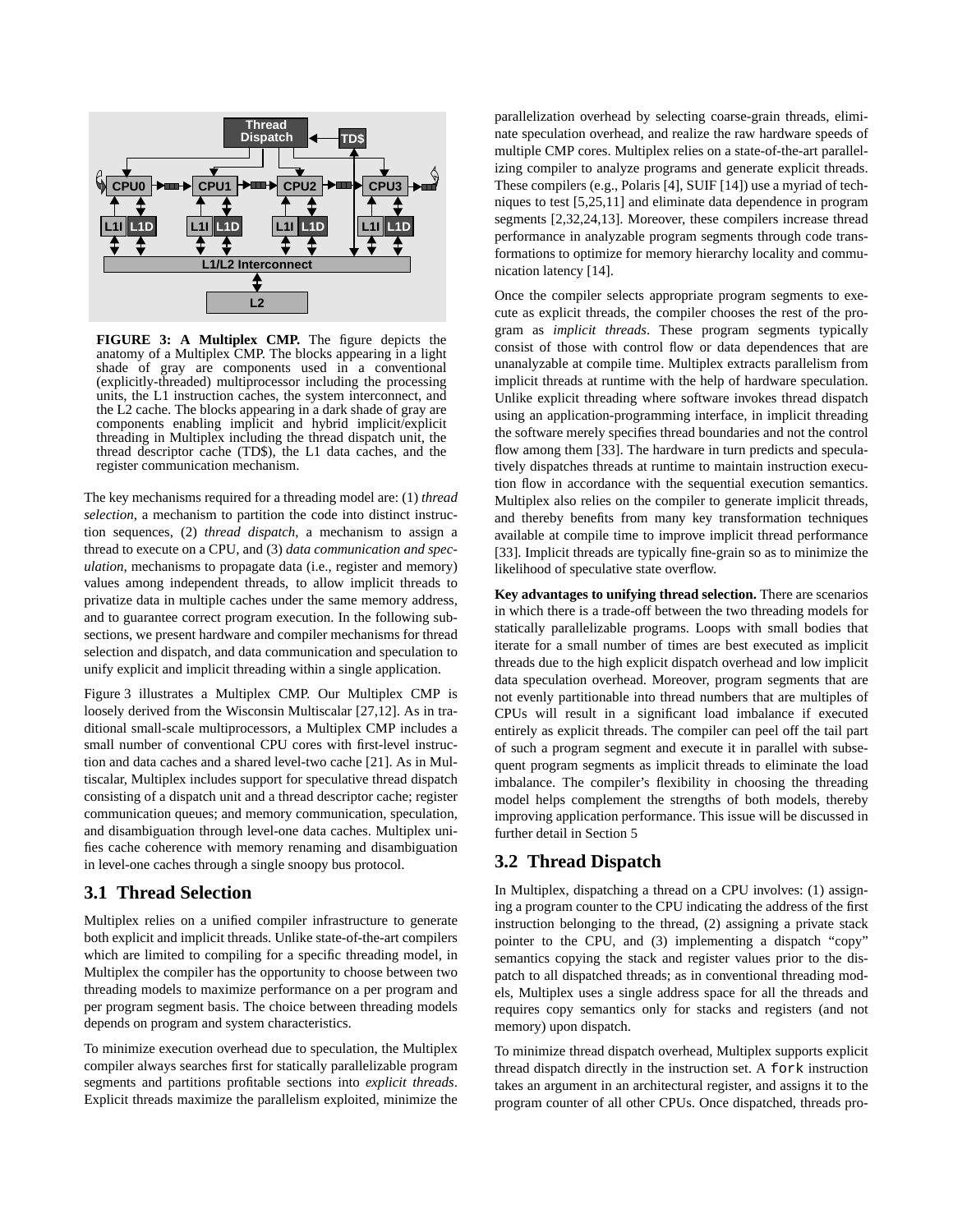ceed until the execution reaches a stop instruction. Upon thread completion, an application may dispatch new threads through subsequent executions of the fork instruction. The Multiplex system initialization library allocates private stacks for all CPUs, and uses a setsp instruction to assign the pre-allocated stacks to individual CPUs. Because fork requires a register "copy" semantics, the library call forks threads indirectly through a "wrapper" procedure that copies the necessary register into individual CPU stacks prior to invoking thread code.

Multiplex dispatches implicit threads in program order [27]. The thread dispatch unit (Figure 3) uses the current implicit thread to predict and dispatch a subsequent thread. Threads dispatch, execute, and commit sequentially. A control or data dependence violation results in squashing threads in program order, and redispatching threads. A thread descriptor embedded in the code prior to the thread code fragment includes addresses of possible subsequent dispatch "target" threads. The thread dispatch unit includes a thread predictor that selects one of the target threads to dispatch. The thread descriptor also includes the information necessary to identify register values a thread depends which must be communicated from previously dispatched threads [27]. To accelerate thread dispatch, a thread descriptor cache (Figure 3) caches recently referenced thread descriptors.

**Selecting and switching dispatch mode.** Multiplex selects the threading "mode" (i.e., implicit or explicit) at dispatch time. In Multiplex, the compiler includes a mode bit (set for explicit threads and reset for implicit threads) in every thread descriptor indicating the threading mode. The hardware maintains a global mode bit indicating the current mode. As a first step towards implementing hardware to support both threading modes, we preclude overlapping execution of threads from different modes. Therefore, upon switching from executing implicit threads to explicit threads, Multiplex suspends thread dispatch until all speculation completes and all threads commit. Upon switching from explicit to implicit threads, Multiplex suspends dispatch until all instructions from all explicit threads have committed.

#### **3.3 The MUCS Protocol**

Much like all modern architectures, Multiplex uses registers and memory to store program state. As in Multiscalar, implicit threads in Multiplex share *both* register and memory state among each other. Explicit threads, however, execute as in shared-memory multiprocessors and only share memory and not register state. Because register communication in Multiplex is identical to that in Multiscalar, we do not discuss register communication any further and refer the reader to [6,27]. In this section we focus on memory data communication and speculation among threads.

Both explicit CMPs and proposals for scalable implicit CMPs [21,28,12] rely on snoopy bus-based protocols to maintain memory data integrity. In both CMPs, the CPUs' private caches enable efficient data sharing by making copies of accessed data close to each CPU. The main responsibility of the memory system is to track the copies so that the correct copy is delivered upon a memory access. In explicit CMPs, the memory system locates the mostrecently written copy either from main memory (if there is no cached dirty copy) or from another cache (if it has a dirty copy) for



**FIGURE 4: A high-level state transition diagram for MUCS**

loads, and ensures that no stale copies exist in other caches (e.g., through invalidations or updates) for stores.

In implicit CMPs, the memory system provides similar support but in the presence of speculative loads and stores. As in explicit CMPs, in implicit CMPs multiple processors may read-share data and maintain multiple copies which the protocol will guarantee to be coherent. Unlike explicit CMPs, implicit CMPs also allow processors to maintain multiple *versions* of data to co-exist to respect the sequential program order of memory accesses. The memory system tracks loads to detect (and squash) any load that prematurely accesses a location before a prior (program-order) store is complete. The memory system also creates a new version for every store and tracks the program order among the multiple versions.

Multiplex unifies coherence and versioning into a single protocol called the *Multiplex Unified Coherence and Speculation* (MUCS) protocol. MUCS uses a finite-state machine with two sets of state: (1) states which implement coherence among multiple copies of (a single version of) data in both implicit and explicit machine modes, and (2) states which implement speculation to maintain program order among multiple versions in the implicit mode.

MUCS is derived from SVC [12], a speculative versioning protocol for an implicit CMP. As in SVC, the key design objective for MUCS is to minimize speculation overhead in two respects. First, dependence resolution in the common case should be handled within the cache, minimizing the frequency of bus transactions. Second, thread commits/squashes should only require *en masse* cache operations and preclude examining individual cache blocks to update state. The exact details of the SVC protocol state and transitions are published in [12]. In the following, we briefly describe the protocol states and transitions in MUCS and show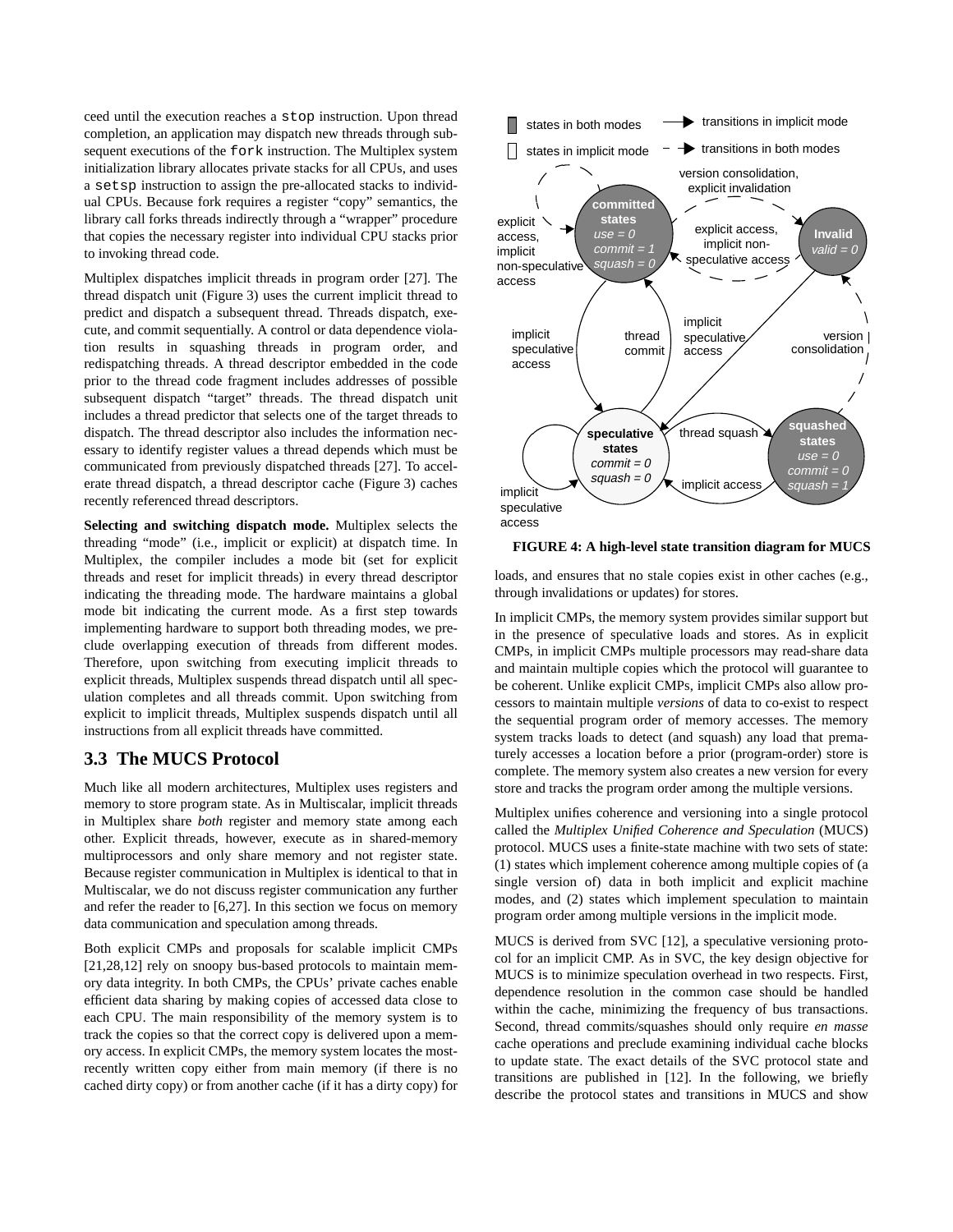**Table 1: MUCS protocol state and actions.**

| <b>State bit</b> | <b>Action</b>                                                                                                                                                                                                                                                                                                                                                                                                                                                   |
|------------------|-----------------------------------------------------------------------------------------------------------------------------------------------------------------------------------------------------------------------------------------------------------------------------------------------------------------------------------------------------------------------------------------------------------------------------------------------------------------|
| use              | set per access in implicit mode by speculative<br>loads executed before a store;<br>used only in implicit mode to flag premature loads<br>violating store-to-load order;<br>cleared for the entire cache en masse upon thread<br>commit or squash in implicit mode                                                                                                                                                                                              |
| dirty            | set by all stores in both modes;<br>used to write back a version on invalidation in<br>explicit mode and version consolidation in both<br>modes:<br>cleared on write back to next level in both modes                                                                                                                                                                                                                                                           |
| commit           | set for the entire cache en masse at thread commit<br>in implicit mode and set per access in explicit<br>mode;<br>used in both modes to allow replacements of com-<br>mitted dirty versions;<br>cleared on every access in implicit mode                                                                                                                                                                                                                        |
| stale            | set only in implicit mode on store miss from a suc-<br>ceeding CPU with a potentially more recent ver-<br>sion, and by cache fills if a succeeding CPU has an<br>uncommitted/unsquashed dirty versions;<br>used in both modes to force misses (if commit bit<br>set), and to consolidate the most recent committed<br>version among multiple committed/squashed ver-<br>sions of a previous cyclic order;<br>cleared in both modes for the consolidated version |
| squash           | set for the entire cache en masse upon thread<br>squash in implicit mode;<br>used in both modes to force misses on the next<br>access to the block;<br>commit bit has precedence over squash bit;<br>cleared on every access in implicit mode, and in<br>both modes for the consolidated version                                                                                                                                                                |
| valid            | set per cache fill on cache misses in both modes;<br>used in both modes to determine validity of tag<br>(not data), and allow replacements;<br>cleared on invalidation in explicit mode, and in<br>both modes for all committed/squashed versions<br>other than the consolidated version                                                                                                                                                                        |

how MUCS derives a write-invalidate coherence protocol for the explicit mode by simply adding protocol transitions to SVC.

Figure 4 shows a high-level state transition diagram for MUCS. The figure depicts a breakdown of states used in implicit mode only, and states shared between the implicit and explicit modes. The *committed states* implement a state-of-the-art write-invalidate protocol actively used in the explicit mode. The *squashed states* correspond to blocks accessed speculatively by (prior) squashed implicit threads and left behind in those states. The *speculative states* are those states corresponding to references by speculative implicit threads. A cache block can only be placed in squashed or speculative states by implicit threads. An attempt to evict a block in a speculative state suspends execution on a CPU until all prior threads commit, and the current thread becomes the head of the ring. *Invalid* corresponds to an invalidated block in either mode.

Table 1 summarizes the protocol state bits and semantics in implicit and explicit modes. A missing load will cause a cache fill from the latest version of the cache block in program order. The *use bit* indicates a speculative load by a thread so that a store by preceding (program-order) threads can detect dependence violation. A store from an earlier thread squashes a future thread (and all its successors) that has the use bit set for the block.

The *dirty bit* records all modified blocks — i.e., blocks that have been stored to. When a store creates a new version, the block in preceding CPUs are marked potentially stale with the *stale bit*. Such blocks are only potentially stale because the new version itself is speculative and may be squashed later. While the use bit clearly distinguishes all speculatively-loaded blocks, the dirty bit is set for all stored blocks whether speculative or non-speculative. MUCS sets the *commit bit* on thread commits and clears the bit (i.e., commit bit cleared indicates speculative) on accesses from speculative threads. When a thread commits, all the commit bits in the entire cache are set en masse.

To avoid scanning the cache for invalidating the blocks touched by a squashed thread, MUCS uses a *squash bit*. When a thread is squashed, the squash bits in the entire cache are all set en masse. MUCS also clears all the use bits en masse on a thread squash. Access to a block with the squash bit set forces a miss and clears the squash bit.

MUCS uses the cyclic thread dispatch order among the CPUs to infer the program order among multiple versions. Unfortunately, it does not suffice to solely rely on the cyclic order to determine program order because the position of the oldest thread in the system rotates from one CPU to the next (as threads commit). To avoid this problem, MUCS *consolidates* the versions from a previous cyclic order at the next access. Versions from a previous order are guaranteed to be committed or squashed. MUCS locates and writes back the most recent committed dirty version and invalidates all the other committed/squashed versions.

**Switching between implicit and explicit modes.** Because explicit threads may access data which was last accessed by an implicit thread, explicit threads may encounter blocks with squash or stale bit set. MUCS treats these explicit mode accesses as misses, consolidates the most recent committed version via a bus snoop, and supplies the consolidated version to the requesting CPU. Because explicit mode accesses are indistinguishable from committed implicit mode accesses, there is no overhead for switching from implicit to explicit mode, or vice versa.

Much as other conventional coherence protocols, MUCS can employ optimizations such as exclusive caching and/or snarfing [9]. These optimizations have been employed by SVC and are applicable to MUCS as well. Much like other speculative protocols [12,29,16,8], MUCS can optimize away false squashes by maintaining protocol state at finer (e.g., word) than cache block granularity. In this paper, we take the first step towards unifying implicit and explicit threading and do not explore the granularity issue.

# **4 KEY PERFORMANCE FACTORS**

Multiplex combines the performance advantages of explicit and implicit threading models. There are key factors affecting the performance of either model. Therefore, to gain insight on Multiplex's performance, we qualitatively evaluate these factors in this section. In Section 5, we present simulation results that corroborate our intuition from this discussion.

**Thread size.** Thread size is a key factor affecting performance in both explicit-only and implicit-only CMPs. Larger threads help (1) increase the scope of parallelism, and may help reduce the likelihood of data dependence across threads, and (2) reduce the impact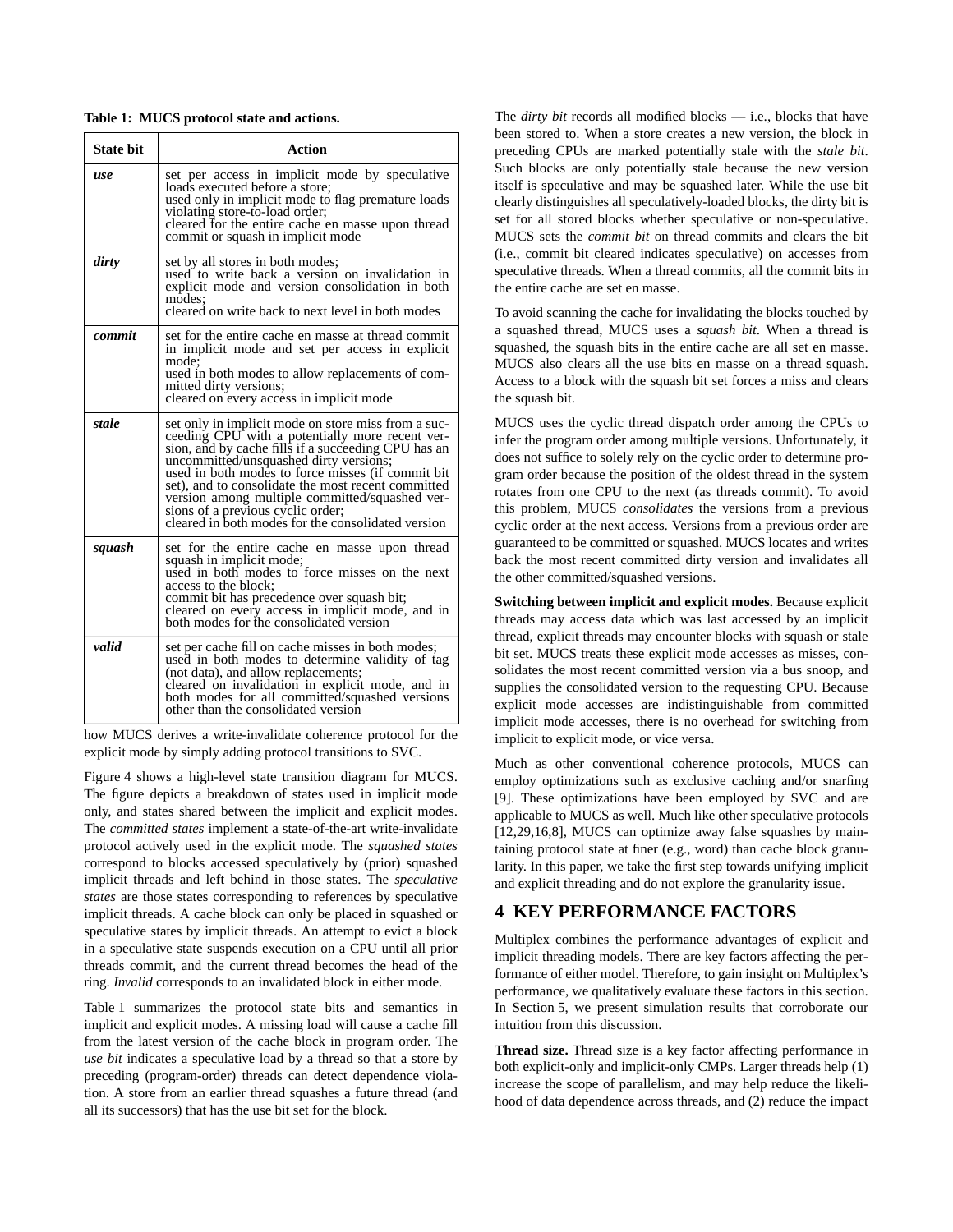**Table 2: System configuration parameters.**

| <b>Processing Units</b>                          |                                                                             |  |  |  |  |  |
|--------------------------------------------------|-----------------------------------------------------------------------------|--|--|--|--|--|
| <b>CPUs</b>                                      | 4 dual-issue, out-of-order                                                  |  |  |  |  |  |
| L1 i-cache                                       | 8K, 2-way, 1 cycle hit                                                      |  |  |  |  |  |
| L1 d-cache                                       | 8K, Direct Map,<br>16-byte block, 1-cycle hit,<br>byte-level disambiguation |  |  |  |  |  |
| Squash buffer size                               | 64 entries                                                                  |  |  |  |  |  |
| Reorder buffer size                              | 32 entries                                                                  |  |  |  |  |  |
| <b>LSQ</b> size                                  | 32 entries                                                                  |  |  |  |  |  |
| <b>Functional units</b>                          | 3 integer, 1 floating-point,<br>1 memory                                    |  |  |  |  |  |
| <b>Branch predictor</b>                          | path-based, 4 targets                                                       |  |  |  |  |  |
|                                                  | System                                                                      |  |  |  |  |  |
| <b>Thread Predictor</b><br>path-based, 2 targets |                                                                             |  |  |  |  |  |
| <b>Descriptor Cache</b>                          | 16K, 2-way, 1-cycle hit                                                     |  |  |  |  |  |
| <b>Shared L2</b>                                 | 2M, 8-way, 64-byte block,<br>9-cycle hit and transfer                       |  |  |  |  |  |
| L1/L2 interconnect                               | snoopy split-transaction bus,<br>32-bit wide                                |  |  |  |  |  |
| <b>Memory latency</b>                            | 80 cycles                                                                   |  |  |  |  |  |

of thread dispatch/completion overhead. Larger threads, however, increase the likelihood of speculative state overflow — i.e., overflow of blocks in the speculative state due to the limited capacity of L1 caches — in implicit-only CMPs, by increasing the required storage to maintain speculatively produced data.

**Load imbalance.** A key shortcoming of explicit-only CMPs is their inability to exploit parallelism in program segments that are not analyzable at compile time. Unfortunately, even a small degree of unknown dependences prevents a parallelizing compiler from generating explicit threads, resulting in a serial program segment. Explicit-only CMPs' performance depends on the fraction of overall execution time taken by the serial program segments. Multiplex can execute the serial program segments as implicit threads, significantly improving performance over explicit-only CMPs in programs with large serial segments.

In implicit-only CMPs, load imbalance is highly dependent on the control flow regularity across threads. For instance, inner loops with many input-dependent conditional statements may result in a significant load imbalance across the CPUs. Explicit-only CMPs use coarse-grain threads in which control flow irregularities across basic blocks *within* a thread often have a cancelling effect, reducing the overall load imbalance across threads. Control flow irregularities only impact performance in Multiplex for program segments that execute as implicit threads.

**Data dependence.** Parallelizing compilers can often eliminate known data dependences (e.g., through privatization or reduction optimization). Unknown data dependences, however, result in serial program segments in explicit-only CMPs, reducing performance. Using fine-grain threads in implicit-only CMPs often causes high data dependence and communication across adjacent

#### **Table 3: Applications and input sets.**

<sup>S</sup> indicates scaled down number of loop iterations in the interest of reduced simulation time.

| name                       | input              | #of inst (billions) |  |  |  |  |  |  |
|----------------------------|--------------------|---------------------|--|--|--|--|--|--|
| <b>SPECfp95 Benchmarks</b> |                    |                     |  |  |  |  |  |  |
| fpppp                      | train              | 0.470               |  |  |  |  |  |  |
| apsi                       | train              | 2.847               |  |  |  |  |  |  |
| turb3d                     | train <sup>S</sup> | 0.332               |  |  |  |  |  |  |
| applu                      | train              | 0.649               |  |  |  |  |  |  |
| wave5                      | train <sup>S</sup> | 0.114               |  |  |  |  |  |  |
| su2cor                     | test               | 1.114               |  |  |  |  |  |  |
| tomcaty                    | test               | 0.440               |  |  |  |  |  |  |
| hydro2d                    | test               | 1.141               |  |  |  |  |  |  |
| swim                       | test               | 0.753               |  |  |  |  |  |  |
| mgrid                      | train <sup>S</sup> | 2.810               |  |  |  |  |  |  |
| <b>Perfect Benchmarks</b>  |                    |                     |  |  |  |  |  |  |
| $f \cdot 652$              | std                | 3.466               |  |  |  |  |  |  |
| arc2d                      | std <sup>S</sup>   | 1.530               |  |  |  |  |  |  |
| trfd                       | std                | 3.405               |  |  |  |  |  |  |

threads. Data dependence contributes to threading overhead because a dependent thread must at a minimum wait for data to be produced. While dependences through registers are synchronized, memory dependences may incur additional speculation overhead when memory synchronization hardware is unable to prevent unwanted speculation [20]. Multiplex increases opportunity for eliminating thread dependence by executing compile time analyzable program segments as explicit threads.

**Thread dispatch/completion overhead.** Thread dispatch/completion overhead only plays a major role for fine-grain threads, where the overhead accounts for a large fraction of thread execution time. In explicit-only CMPs, thread dispatch incurs the overhead of copying of stack parameters and register values. Thread completion incurs the overhead of flushing the CPU load/store queues to make memory modifications visible to the system. Explicit-only CMPs, however, use fine-grain threads only when the compiler can not analyze dependences among larger thread bodies. Multiplex can execute such fine-grain threads as implicit threads, thereby reducing the thread dispatch/completion overhead.

**Speculative state overflow.** Data speculation in implicit-only CMPs is limited by the amount of buffering data caches can provide. Speculation requires buffering all versions, causing data caches to fill up quickly and overflow for memory-intensive threads and/or long-running threads. Because, speculative data are not allowed to leave the caches, execution for a speculative thread overflowing in the cache stops until all prior threads commit and the thread becomes non-speculative. While data speculation is always performed in implicit-only threads, threads are not always data-dependent. Multiplex significantly reduces the data specula-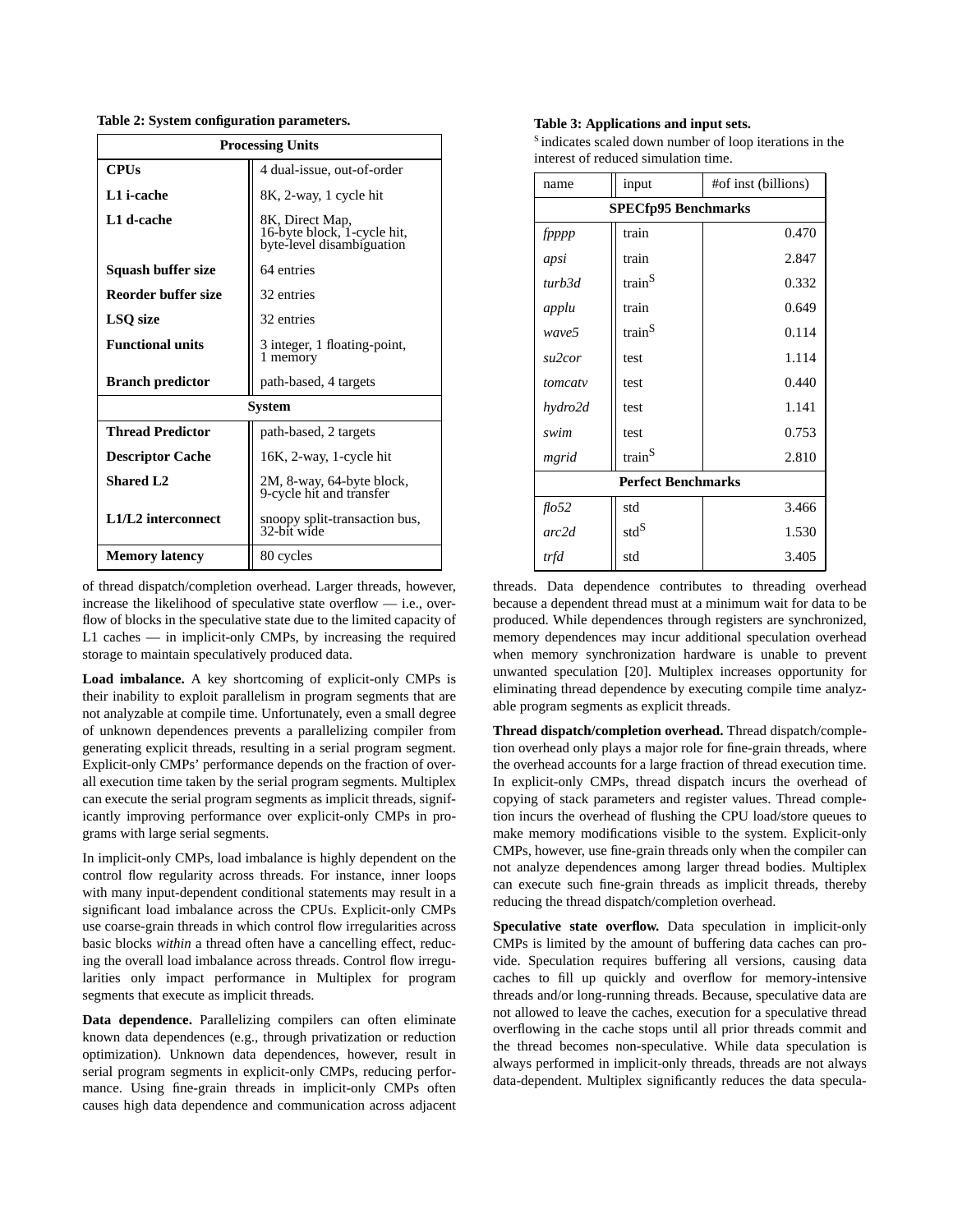

**FIGURE 5: Performance of Multiplex, implicit-only, and explicit-only CMPs.** In class 1 applications, implicit-only outperforms explicit-only and vice versa in class 2 applications. In all applications, Multiplex matches or exceeds the performance of the better

tion overhead by execution independent threads as explicit threads, obviating the need for speculation.

#### **5 PERFORMANCE EVALUATION**

In this section, we quantitatively evaluate a Multiplex CMP's performance and compare it against that of an "implicit-only" and "explicit-only" CMP using simulation. We first give a brief overview of our compiler infrastructure, the experimental methodology, and the application and input parameters we use. Next we present the following results: (1) Multiplex performs as well or better than the best of implicit-only or explicit-only CMPs by allowing optimal threading mode selection within and across applications, (2) implicit-only CMPs' key sources of overhead are limited capacity in L1 caches to maintain speculative data, and load-imbalance and data dependence in fine-grain threads, (3) selecting larger threads may help remove data dependences and alleviate load imbalance in fine-grain implicit threads but prohibitively increase the likelihood of speculative state overflow, and (4) naive selection of provably-parallel code as explicit threads is suboptimal for fine-grain threads with high thread dispatch overhead.

#### **5.1 Methodology and Infrastructure**

We have developed a cycle-accurate simulator of a Multiplex CMP. Our simulator models multiple ILP CPU cores and pipelines, the memory hierarchy, and an implementation of the Multiplex threading mechanisms in detail. Table 2 summarizes the processor and system configuration parameters we use in this study. The CMP includes four dual-issue out-of-order cores, each with L1 instruction and data caches, backed up by an L2 cache. The simulator models the thread dispatch unit, descriptor cache, and the register communication queues for the implicit mode, the dispatch and synchronization instructions for the explicit modes, and the MUCS protocol.

Our compiler infrastructure integrates Polaris [4], a state-of-the-art parallelizing preprocessor generating explicit threads, with the Multiscalar compiler [33], a gcc-based compiler for generating implicit threads. Our compiler infrastructure is fully automated, except for the selection of explicit versus implicit threads, which is done semi-automatically (discussed in Section 5.4). We compile

the benchmarks as is, without modifying the source code. To evaluate and compare Multiplex against explicit-only and implicit-only architectures, the compiler allows for generating implicit-only and explicit-only threads when compiling applications.

We use a combination of benchmarks from the SPECfp95 [7] and the Perfect [3] suites. Table 3 shows the benchmarks, the used input data sets and the number of instructions executed for each benchmark. In the interest of simulation turnaround time, we scale down the number of outer loop iterations for some of the applications. This change in input set has a minimal impact on our performance results since the inherent communication/computation characteristics of the applications remain the same. We do not evaluate integer benchmarks because our compiler infrastructure can parallelize only Fortran programs.

#### **5.2 Base Case Results**

Figure 5 compares speedups for the Multiplex CMP against the explicit-only and the implicit-only CMPs. We measure speedup relative to a superscalar processor configured identically as one of Multiplex' CPUs. Because Multiplex differs from an implicit-only architecture in both the compiler and the architecture, the figure also shows, as a reference point, the performance of the implicitonly CMP with a compilation scheme close to the one for Multiplex. This scheme selects threads from outer parallel loop instead of innermost loops.

The figure divides the applications into two classes: class 1 applications favor the implicit-only CMP and class 2 applications favor the explicit-only CMP. The results indicate that there is a significant performance disparity between the explicit-only and the implicit-only CMPs across the applications. In class 1 applications, the implicit-only CMP achieves on average 42% higher speedups and at best 78% higher speedups than the explicit-only CMP. In contrast, in class 2 applications the explicit-only CMP achieves on average 45% higher speedups and at best 147% higher speedups than the implicit-only CMP.

Multiplex always performs best. In all applications, Multiplex makes the correct choice between the explicit and implicit threading models, always selecting the better of the two. Multiplex on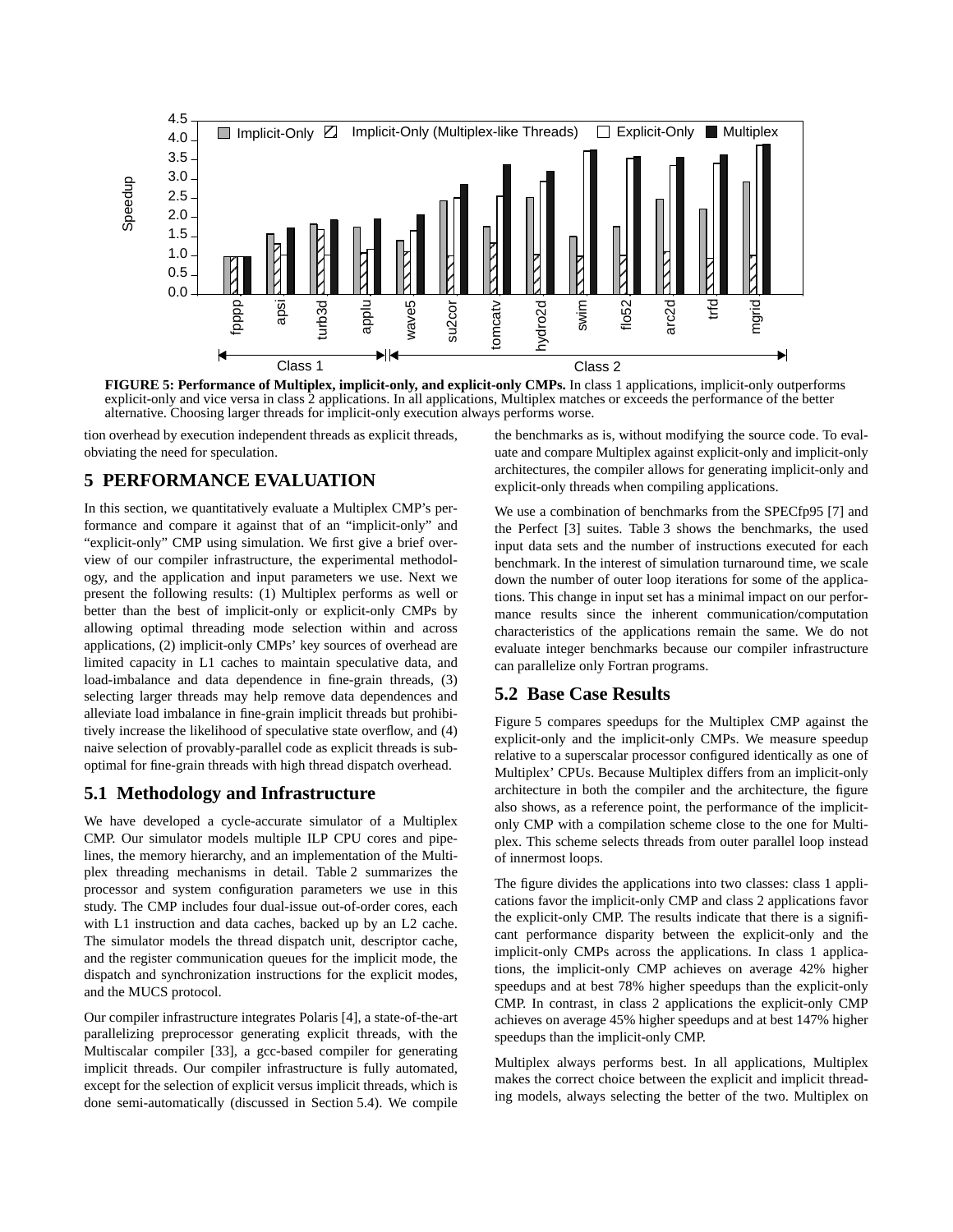

**FIGURE 6: Overheads of the Implicit-only and the Multiplex architecture.** For class 1 applications Multiplex substantially reduces the speculative state overflow. For class 2 benchmarks, Multiplex virtually eliminates the threading-related overheads in most of the applications. Overheads not related to threading, indicated by memory and functional unit stalls, remain nearly constant.

average achieves a speedup of 2.63, improving speedups by 21% over explicit-only and 41% over implicit-only CMPs. In seven applications, Multiplex improves speedups over the better of the two on average by 10%. To better understand application performance on each architecture, we evaluate the key factors affecting performance in the next section.

The implicit-only performance with the large-thread selection scheme used in Multiplex is always worse than with the basic scheme. These results show that it is not possible to improve implicit-only performance by simply selecting threads from compiler-recognized parallel loops, as is done in Multiplex. We will discuss this further in Section 5.6. In the following figures we use the better of the two performance numbers as a reference point.

## **5.3 Detailed Overhead Analysis**

Table 4 shows the percentage of the original (serial) execution of each application that can be recognized as parallel by the compiler. The opportunity for explicit-only architectures is to execute this fraction of the application in parallel. Amdahl's law dictates that a substantial fraction of serial execution can offset the gains from parallelism and severely limit overall performance. For example, in *su2cor*, parallelizing 81% of the application limits speedups to at most 2.5 (i.e.,  $1/(0.8/4+0.2)=2.5$ ). This is a key source of performance degradation in explicit-only CMPs, which Multiplex can overcome through executing the serial sections as implicit threads.

Figure 6 shows the execution overheads of the implicit-only and the Multiplex CMPs. The figure plots overhead (i.e., the number of processor cycles not contributing to computation) as a fraction of overall execution time of the implicit-only CMP. The figure shows both overheads due to threading mechanisms and overheads intrin-

sic to the base superscalar cores. Threading-related overheads include speculative state overflow (processor stalls because it cannot replace a *speculative* cache line), load imbalance (uneven workload of the processor cores), dispatch/commit (additional code executed for thread management), and dependence/squash (wait time or roll-backs due to dependences). Superscalar-related overheads include pipeline hazards and memory stalls. They are nearly identical in the two architectures. In the following discussion we will concentrate on threading-related overheads.

We will first consider overheads in the implicit-only CMP and then discuss the changes when going to Multiplex. The figure shows that a key source of overhead is data dependences and squashes. Our measurements indicate that squash overhead is small in all cases, except in *fpppp*. The thread predictor exhibits high prediction accuracies for all the applications because loop branches (at the thread boundaries) are typically predictable. The memory dependence hardware (i.e., the squash buffer[20]) can also synchronize most dependences because most implicit threads are fine grain with small instruction footprints. The squashes in *fpppp* are due to low hit rates in the squash buffer because of *fpppp*'s large threads [20].

Load imbalance is another key overhead factor. *Fpppp*, *apsi*, *turb3d*, *applu*, and *wave5* have control flow irregularities in the inner loops (i.e., loop iterations including input-dependent conditionals [33]). Because the implicit-only CMP uses fine-grain threads, it primarily targets inner loops and therefore can suffer from load imbalance in these applications. Similarly, thread completion overhead of flushing the load/store queues is considerable in some applications due to the small thread size. Load imbalance can further result from stalls due to speculative state overflow.

**Table 4: Fraction of execution time of each application that is provably-parallel by the compiler and converted to explicit threads.**

| <b>Benchmark</b>             |    | $\widetilde{\phantom{a}}$ | z  | ١r |    |    |    |    | $\sim$ |    |     | ೲ  |
|------------------------------|----|---------------------------|----|----|----|----|----|----|--------|----|-----|----|
| <b>Fraction Threaded (%)</b> | 70 | 34                        | Q7 | 70 | 81 | 82 | 77 | QQ | Q2     | 95 | 100 | 95 |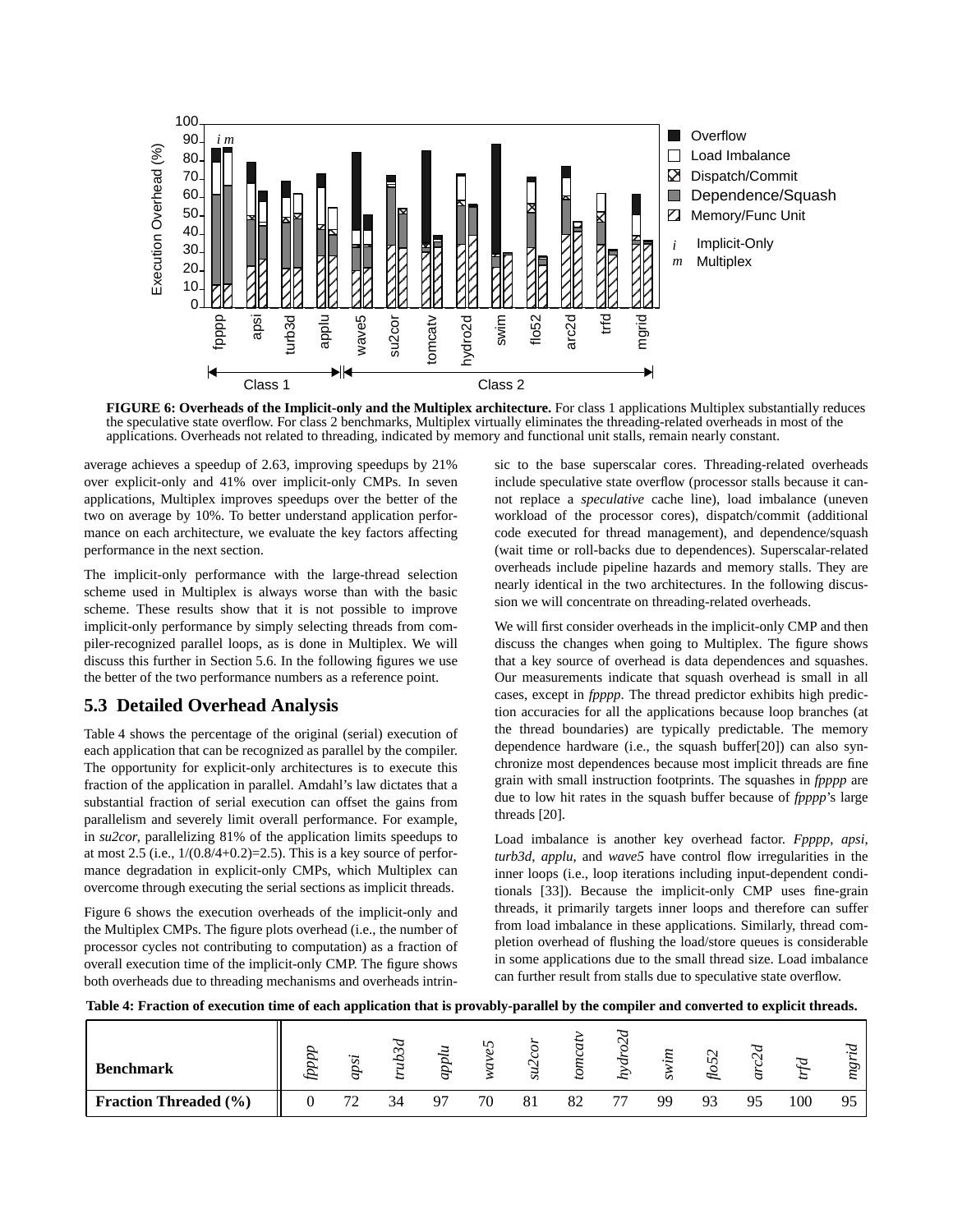

**FIGURE 7: Impact of cache size.** While the Multiplex performance is nearly unaffected by the change in cache size, the change impacts the implicit-only CMP's performance significantly in *wave5, tomcatv*, and *swim*. The

Finally, data speculation overhead due to speculative state overflow is substantial in the implicit-only CMP for most applications, but dominates in *wave5*, *tomcatv,* and *swim*. Our current compiler techniques attempt to select thread sizes to minimize the speculative state overflow [33]. However, in Section 5.6 we show that using larger threads to increase parallelism and eliminate dependences would prohibitively increase the speculation overhead for most applications. This overhead is one of the key limitations of implicit-only architectures and a motivation for Multiplex.

Figure 6 also indicates that Multiplex reduces much of the overheads in the implicit-only CMP. Multiplex exploits advanced parallelization techniques to eliminate data dependences and generate coarse-grain explicit threads (from iterations of outer loops), significantly improving performance over the implicit-only CMP. For class 1 applications, the impact of these transformations on dependence/squash overheads is minor. However, in *turb3d* and *applu* speculative state overflow has disappeared. The reduction of overheads in class 2 applications is very significant. Overflow is nearly eliminated. Load imbalance has disappeared in all cases but *wave5*, and dependence-related overheads are significantly reduced in six out of the nine applications.

#### **5.4 Selecting Implicit vs. Explicit Threads**

Combining explicit and implicit threading schemes is non-trivial. A compiler algorithm that selects explicit threads whenever it detects parallelism would lead to inferior performance, due to the overhead for generating and dispatching explicit threads. Two of the class 1 applications, *apsi* and *applu* suffer from a small thread size. Table 5 shows that in these applications the eager explicit thread selection scheme would degrade performance by 41%. We have also developed a conservative algorithm that generates implicit threads for innermost loops, even if they are found to be fully parallel. The conservative algorithm improves performance

of *apsi*, *applu* and *turb3d* to the level shown in Figure 5. However it would decrease performance in *tomcatv* because its innermost loops are large and thus would incur speculative state overflow. For the measurements in Figure 5 we have chosen the suitable algorithm by compiler options on an application by application basis. The need for developing accurate compiler performance prediction schemes that trade-off these overheads is an important finding of our work.

## **5.5 Impact of Cache Size**

Figure 7 shows the performance impact of increasing the cache size. We have measured two cache configurations, 8K directmapped and 16K direct-mapped, for all the CMPs. The results show a significant increase in performance when selecting a large cache size for *wave5, tomcatv,* and *swim*. This increase also indicates that the performance would decrease substantially when increasing the data set of the applications. This decrease is due to the speculative state overflow, which grows with both a decrease in cache size and increase in data set size. As described in Section 5.1, the data sets chosen for our applications are small in favor of reduced simulation time. The chosen ratio of data set to cache size in our measurements is conservative. Hence we expect the limitation of speculative state overflow to be even more severe in more realistic system configurations.

Figure 7 further shows that the implicit-only architecture is more sensitive to the cache configuration. The performance of Multiplex is nearly invariant of the cache size. This is a direct consequence of the fact that Multiplex incurs significantly less speculative state overflow than the implicit-only CMP.

# **5.6 Thread Size in Implicit-only CMPs**

The implicit-only CMP exploits parallelism at the innermost loop level. This can be inefficient because of limited parallelism at this

**Table 5: Speedup of eager vs. conservative explicit thread selection in Multiplex.**

| <b>Benchmark</b>                       | apsi | applu | turb3d | tomcaty |
|----------------------------------------|------|-------|--------|---------|
| <b>Eager explicit threading</b>        |      | .30   | l.62   | 3.37    |
| <b>Conservative explicit threading</b> | 1.73 | .97   | 1.94   | 2.34    |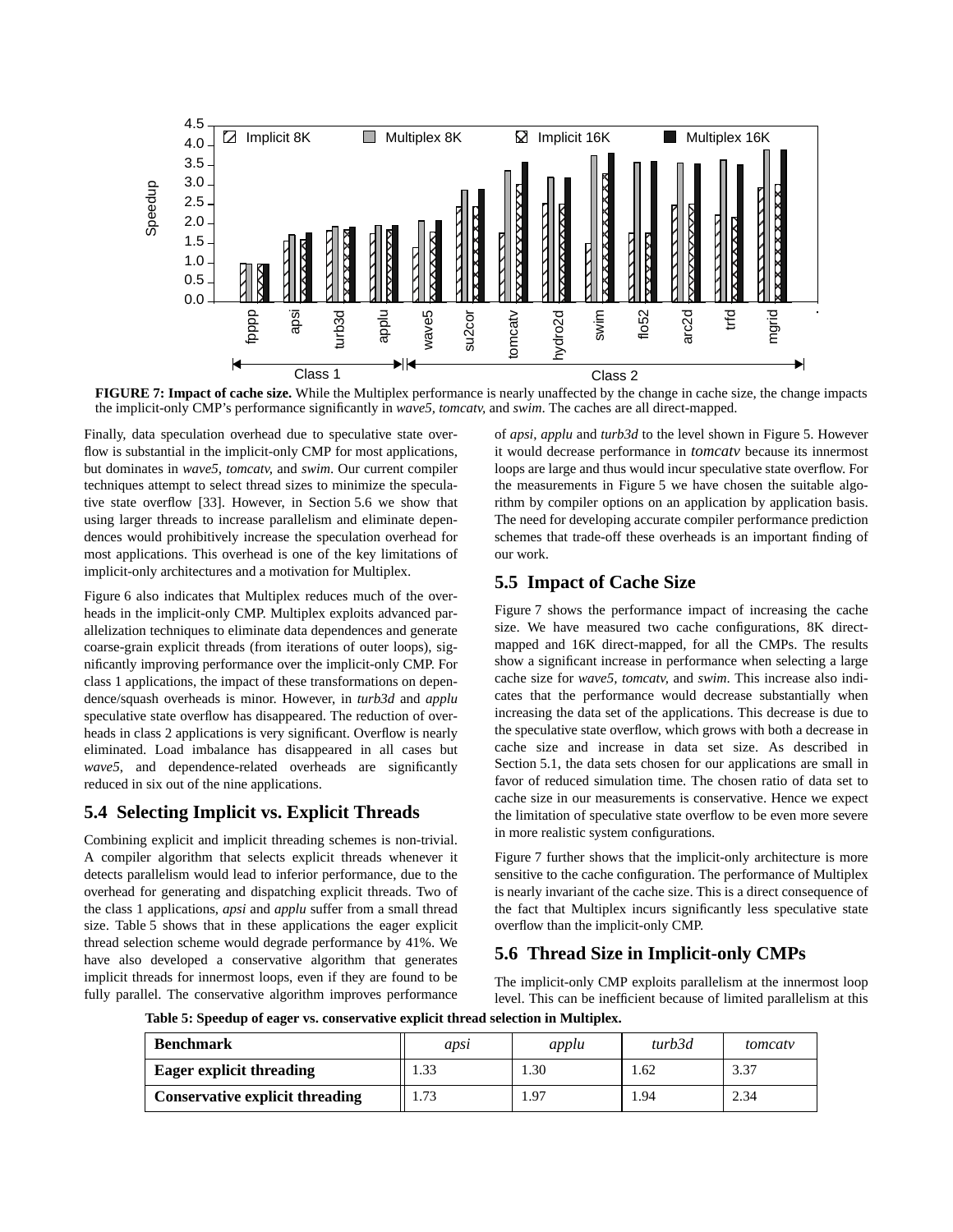

**FIGURE 8: Impact of thread size in the Implicit-only CMP.** The left bars indicate our base implicit-only CMP performance (from Figure 5). The right bars show the performance when selecting threads from outer parallel loops, as done for explicit threads in Multiplex. Note, that the presence of such outer loops depends on the compiler's ability to identify them. For example, in *fpppp* "inner" and "outer" loops are the same. The results show that compiler-only solutions for improving th

level. We have argued that Multiplex can reduce this inefficiency because it exploits compiler-detected parallelism in outer loops, which encompass the inner, possibly serial program sections. Figure 8 demonstrates that it would not be a simple solution for the implicit-only CMP to exploit the same outer-loop parallelism. In this experiment, we force the compiler to generate implicit threads (for the implicit-only CMP) consisting of (1) the iterations of outermost loops and (2) the iterations of outer *parallel* loops. Exploiting outermost loops increases the window size to find opportunities for parallelism. Exploiting outer *parallel* loops reduces the number of dependences and allows us to directly compare with Multiplex, which exploits the same loop parallelism.

Figure 8 shows that the selection of large threads in an implicitonly architecture would lead to a drastic performance degradation in most applications. Figure 9 shows the detailed overheads. The primary reason for the degradation is that the threads become so large that speculative state overflow dominates. For example, in *su2cor,* the overflow increases from 0 to 70% of the total number of cycles in the original, implicit-only execution. In *mgrid*, this overhead increases to 200%. The figure further shows that selecting threads from iterations of outermost loops can introduce significant overhead due to dependences. This overhead can be reduced when generating threads from outer *parallel* loops, as shown by the third bars in the figure. In order to generate dependence-free threads from parallel loop iterations, several state-of-the-art compiler techniques have been added to the code generator. The effect of selecting threads from outer parallel loops is two-fold. As expected, dependence-related overheads are significantly reduced. By contrast, speculative state overflow and load imbalance increases. We found that the increase in load imbalance is an indirect effect of the overflow, so is the increase of memory stalls in *trfd*. As Figure 6 shows, these overflow-related overheads drastically decrease when executing the same codes on Multiplex. Hence we can conclude that speculative state overflow is the most significant intrinsic, threading-related overhead of an implicit-only architecture and Multiplex can eliminate or significantly reduce this limitation.

#### **6 RELATED WORK**

There are several projects exploring architectural proposals for implicit threading such as Wisconsin Multiscalar [27,12] and Trace Processor [26], Stanford Hydra [15], CMU Stampede [28], Minnesota Superthreaded processor [31], Illinois Speculative NUMA [8], Speculative Multithreaded architecture [19], and SUN Microsystems MAJC [30]. While Multiplex proposes techniques to unify implicit and explicit threading within a single application, these projects have focused on employing implicit and explicit threading separately on a per application basis but not combined within one application.

Many of the projects have a compiler component to develop compiler techniques for implicit threading. Some of the projects use the SUIF compiler [14] for program analysis but rely on manual identification of program sections for speculative parallelization by the compiler [29,16]. Because misspeculation recovery is in software, the compiler also generates recovery code. While many of the projects evaluate performance on parts of applications selected for implicit threading [15,28,8], Multiplex evaluates entire applications by using an automated compiler infrastructure consisting of the Polaris compiler [4] integrated with the Multiscalar compiler [33]. Because speculative state buildup and misspeculation recovery is fully implemented in hardware, the Multiplex compiler does not generate any misspeculation recovery code.

In [22], the authors describe several compiler techniques to help thread-level speculation and argue that exploiting loop-level parallelism is insufficient. In [31], the authors describe compiler techniques for superthreaded architectures. No implementation of these techniques exist yet.

There are proposals to provide hardware support to make dependence tracking efficient in DSM systems. Extensions to compiler techniques for runtime data dependence testing and software misspeculation recovery are proposed in [35,34]. While these extensions focus on the specific compiler technique of runtime datadependence testing, the Multiplex compiler performs general unification of implicit and explicit threads.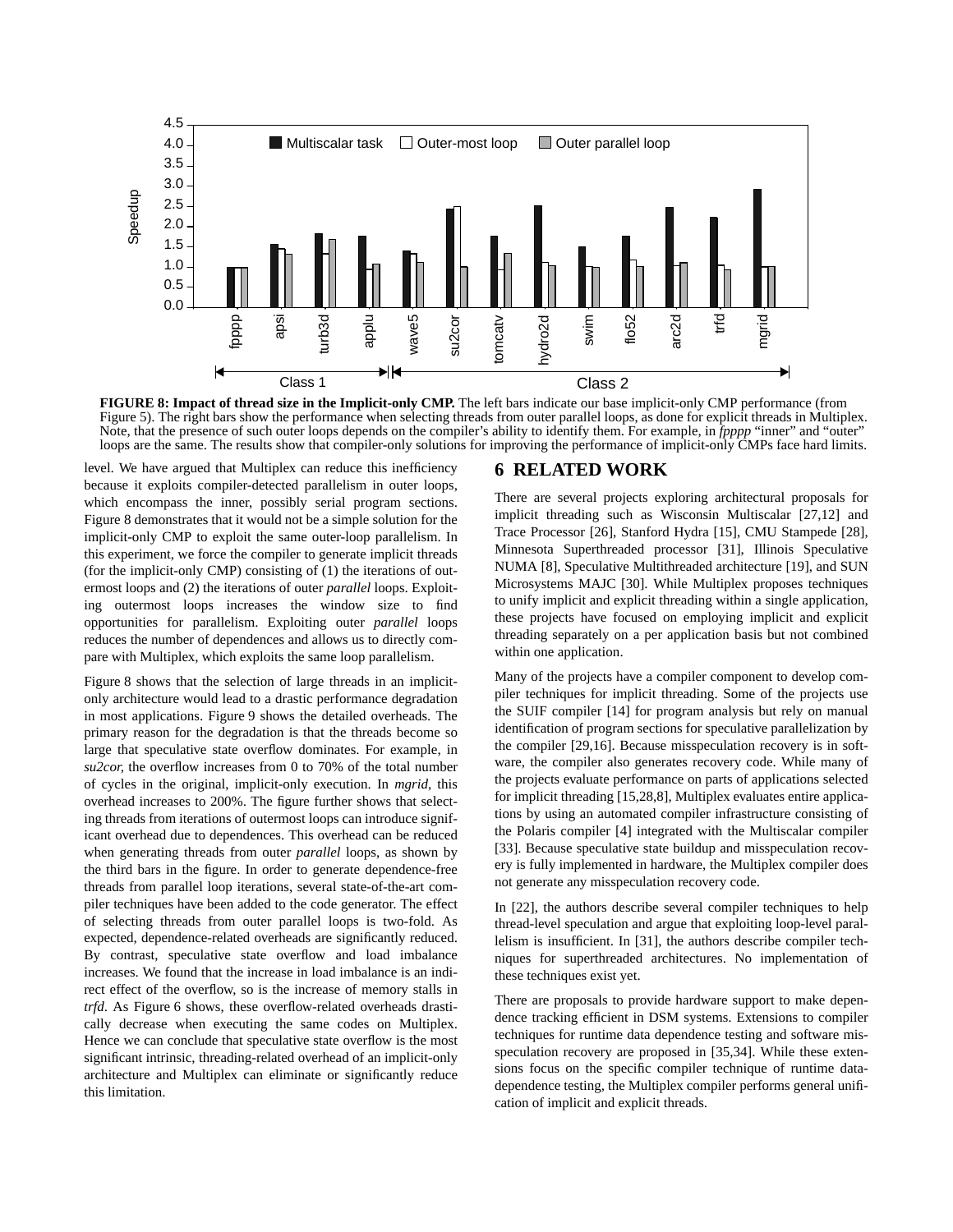

**FIGURE 9: Overhead of different thread size in the implicit-only CMP.** The figure depicts the overhead breakdown for the

#### **7 CONCLUSIONS**

Recent proposals for CMPs advocate speculative, or *implicit*, threading in which the hardware employs prediction to peel off instruction sequences (i.e., *implicit* threads) from the sequential execution stream and speculatively executes them in parallel on multiple cores. These proposals extend a conventional sharedmemory multiprocessor, which employs *explicit* threading, with the ability to handle implicit threads. The proposals extend hardware cache-coherence protocols to handle speculation.

While the proposals focus on only implicitly-threaded code sections, this paper identified, for the first time, the issues in combining explicit and implicit threading to allow a single program to switch back and forth between implicit and explicit threads. We proposed the Multiplex architecture to unify implicit and explicit threading. We made the observation that the coherence protocol states required for explicit threading can be mapped to a subset of the protocol states required for implicit threading. We extended the implicit protocol by one extra state transition so that the entire explicit protocol can be emulated as a subset of the extended implicit protocol. This extension allows unifying the architecture for the two threading models without additional hardware.

Using a fully-integrated compiler infrastructure for automatic generation of Multiplex code, this paper presented a detailed performance analysis for entire benchmarks, instead of just implicitlythreaded sections, as done in previous papers. For the ten SPECfp95 and three Perfect benchmarks, we showed that neither an implicit-only nor explicit-only architecture performs consistently better than the other across the benchmarks. A CMP with four dual-issue CPUs achieves a speedup of 1.48 and 2.17 over one dual-issue CPU, using implicit-only and explicit-only threading, respectively. We showed that Multiplex matches or outperforms the better of the two architectures for every benchmark, and a four-CPU Multiplex achieves a speedup of 2.63.

Our detailed analysis indicated that the dominant overheads in an implicitly-threaded CMP are speculation state overflow due to limited L1 cache capacity, and load imbalance and data dependences in fine-grain threads. We also presented evidence that a naive

thread selection (by the compiler) of explicit threads whenever possible would lead to inferior performance due to high explicit thread dispatch overhead in fine-grain threads.

#### **8 ACKNOWLEDGMENTS**

This work was supported in part by NSF grants #9974976-EIA and #9986020-EIA.

#### **9 REFERENCES**

- [1] V. Agarwal, M. S. Hrishikesh, S. W. Keckler, and D. Burger. Clock rate versus IPC: The end of the road for conventional microarchitectures. In *Proceedings of the 27th Annual International Symposium on Computer Architecture*, pages 248– 259, June 2000.
- [2] U. Banerjee, R. Eigenmann, A. Nicolau, and D. A. Padua. Automatic program parallelization. *Proceedings of the IEEE*, 81(2):211–243, Feb. 1993.
- [3] M. Berry, D. Chen, P. Koss, D. Kuck, L. Pointer, S. Lo, Y. Pang, R. Roloff, A. Sameh, E. Clementi, S. Chin, D. Schneider, G. Fox, P. Messina, D. Walker, C. Hsiung, J. Schwarzmeier, K. Lue, S. Orszag, F. Seidl, O. Johnson, G. Swanson, R. Goodrum, and J. Martin. The Perfect Club Benchmarks: Effective performance evaluation of supercomputers. *International Journal of Supercomputer Applications*, 3(3):5–40, 1989.
- [4] W. Blume, R. Doallo, R. Eigenmann, J. Grout, J. Hoeflinger, T. Lawrence, J. Lee, D. Padua, Y. Paek, B. Pottenger, L. Rauchwerger, and P. Tu. Parallel programming with Polaris. *IEEE Computer*, pages 78–82, Dec. 1996.
- [5] W. Blume and R. Eigenmann. Non-linear and symbolic data dependence testing. *IEEE Transactions on Parallel and Distributed Systems*, 9(12):1180–1194, Dec. 1998.
- [6] S. Breach, T. Vijaykumar, and G. Sohi. The anatomy of the register file in a multiscalar processor. In *Proceedings of the 27th Annual IEEE/ACM International Symposium on Microarchitecture (MICRO 27)*, pages 181–190, Nov. 1994.
- [7] B. Case. Spec95 retires spec92. *Microprocessor Report*, August 21 1995.